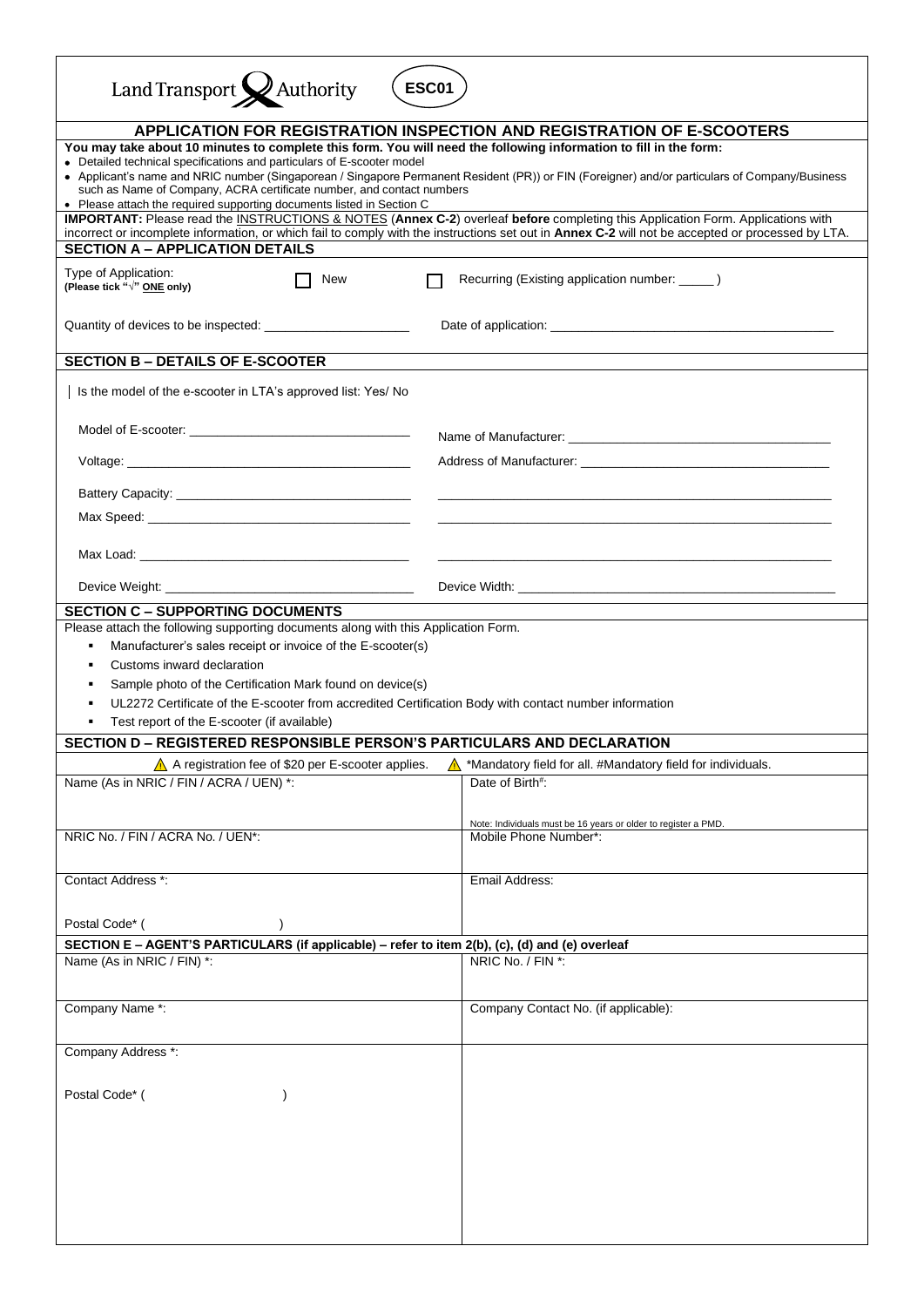|                | SECTION F - REGISTRATION NUMBERS OF REGISTERED E-SCOOTERS (To be filled in only by EIC Inspector)                                                                                                                                                                                                                                                             |                                                                                                                                     |    |  |    |                                          |    |                                                                     |
|----------------|---------------------------------------------------------------------------------------------------------------------------------------------------------------------------------------------------------------------------------------------------------------------------------------------------------------------------------------------------------------|-------------------------------------------------------------------------------------------------------------------------------------|----|--|----|------------------------------------------|----|---------------------------------------------------------------------|
| $1^*$          | 2                                                                                                                                                                                                                                                                                                                                                             |                                                                                                                                     | 3  |  | 4  |                                          | 5  |                                                                     |
| 6              | 7                                                                                                                                                                                                                                                                                                                                                             |                                                                                                                                     | 8  |  | 9  |                                          | 10 |                                                                     |
| 11             | 12                                                                                                                                                                                                                                                                                                                                                            |                                                                                                                                     | 13 |  | 14 |                                          | 15 |                                                                     |
| 16             | 17                                                                                                                                                                                                                                                                                                                                                            |                                                                                                                                     | 18 |  | 19 |                                          | 20 |                                                                     |
|                |                                                                                                                                                                                                                                                                                                                                                               |                                                                                                                                     |    |  |    |                                          |    |                                                                     |
|                | <b>SECTION G - Declaration by Applicant/Agent</b><br>For Registration Inspection:<br>I/We', the Registered Responsible Person, or agent on behalf of the Registered Responsible Person, declare that I/we*:                                                                                                                                                   |                                                                                                                                     |    |  |    |                                          |    |                                                                     |
|                | $\blacksquare$<br>and accurate to the best of my/our* knowledge.                                                                                                                                                                                                                                                                                              | have ensured that the particulars furnished in this Application Form and any other supporting documents provided are true, complete |    |  |    |                                          |    |                                                                     |
|                | have ensured that the Registered Responsible Person's device(s) complies with the LTA's device prescribed requirements (set out in<br>$\blacksquare$<br>regulation 4 of the Active Mobility Regulations 2018) relating to maximum weight, width, speed and is UL2272 certified before applying<br>for Registration Inspection                                 |                                                                                                                                     |    |  |    |                                          |    |                                                                     |
|                |                                                                                                                                                                                                                                                                                                                                                               | will ensure that the Registered Responsible Person's device(s) will have at least 75% battery charge for registration inspection    |    |  |    |                                          |    |                                                                     |
|                | have been briefed on the legal consequences <sup>1</sup> should I/we* alter, sell or supply or cause or permit to sell, supply, offer or alter the E-<br>٠<br>scooter(s) in such a condition so as to render any use of the E-scooter(s) unlawful under the Active Mobility Act 2017.                                                                         |                                                                                                                                     |    |  |    |                                          |    |                                                                     |
|                | undertake not to supply or sell any E-scooter(s) for use on cycling paths unless the E-scooter(s) has been inspected and affixed with<br>٠<br>the LTA Registration Mark.                                                                                                                                                                                      |                                                                                                                                     |    |  |    |                                          |    |                                                                     |
|                | undertake not to use or allow the use of any E-scooter(s) on cycling paths unless the E-scooter(s) has been inspected and affixed<br>٠<br>with the LTA Registration Mark.                                                                                                                                                                                     |                                                                                                                                     |    |  |    |                                          |    |                                                                     |
|                | shall notify the LTA if I/we* are aware of any safety-related recall initiated by the E-scooter manufacturer affecting E-scooters that<br>٠<br>I/we* have imported and sold and are registered in Singapore.                                                                                                                                                  |                                                                                                                                     |    |  |    |                                          |    |                                                                     |
|                | shall inform the owners of E-scooters affected by the recall and make the necessary arrangements to perform the<br>٠<br>improvement/rectification measures and update LTA on the progress of the rectification works regularly.                                                                                                                               |                                                                                                                                     |    |  |    |                                          |    |                                                                     |
|                | For Registration of Device(s):                                                                                                                                                                                                                                                                                                                                |                                                                                                                                     |    |  |    |                                          |    |                                                                     |
|                | I/We declare that:<br>I/We, the Registered Responsible Person, or agent on behalf of the Registered Responsible Person, will abide by all the obligations of a<br>registered responsible person under the Active Mobility Act 2017.                                                                                                                           |                                                                                                                                     |    |  |    |                                          |    |                                                                     |
| $\blacksquare$ | I/We authorise                                                                                                                                                                                                                                                                                                                                                |                                                                                                                                     |    |  |    | bearing ___                              |    |                                                                     |
|                |                                                                                                                                                                                                                                                                                                                                                               | (Submitter's Name)                                                                                                                  |    |  |    |                                          |    | (NRIC No./FIN)                                                      |
|                | of                                                                                                                                                                                                                                                                                                                                                            |                                                                                                                                     |    |  |    |                                          |    | (Name of Company whom the Submitter is representing, if applicable) |
| $\blacksquare$ | to submit this Application Form, furnish all relevant particulars or documents to LTA, and collect the LTA Registration Mark bearing the<br>above Registration Number on my/our behalf (if applicable).<br>The information furnished in this Application Form and all other accompanying documents are true, complete and accurate to the best of             |                                                                                                                                     |    |  |    |                                          |    |                                                                     |
|                | my/our knowledge.<br>I/We am/are aware that any incorrect, incomplete or inaccurate information submitted may result in refusal of this application of the registrable                                                                                                                                                                                        |                                                                                                                                     |    |  |    |                                          |    |                                                                     |
| $\blacksquare$ | PMD and there will be no refund of any registration fee(s) paid.<br>I/We have read and understood the rules and regulations regarding the registration of registrable PMDs and undertake to abide by them.<br>I/We consent to the collection, use or disclosure of personal data to third parties as per paragraph 12 overleaf (Annex C-2).<br>$\blacksquare$ |                                                                                                                                     |    |  |    |                                          |    |                                                                     |
|                |                                                                                                                                                                                                                                                                                                                                                               |                                                                                                                                     |    |  |    |                                          |    |                                                                     |
|                |                                                                                                                                                                                                                                                                                                                                                               |                                                                                                                                     |    |  |    |                                          |    |                                                                     |
|                |                                                                                                                                                                                                                                                                                                                                                               | <b>Signature of Applicant/Agent &amp; Date</b>                                                                                      |    |  |    | <b>Signature of Submitter &amp; Date</b> |    |                                                                     |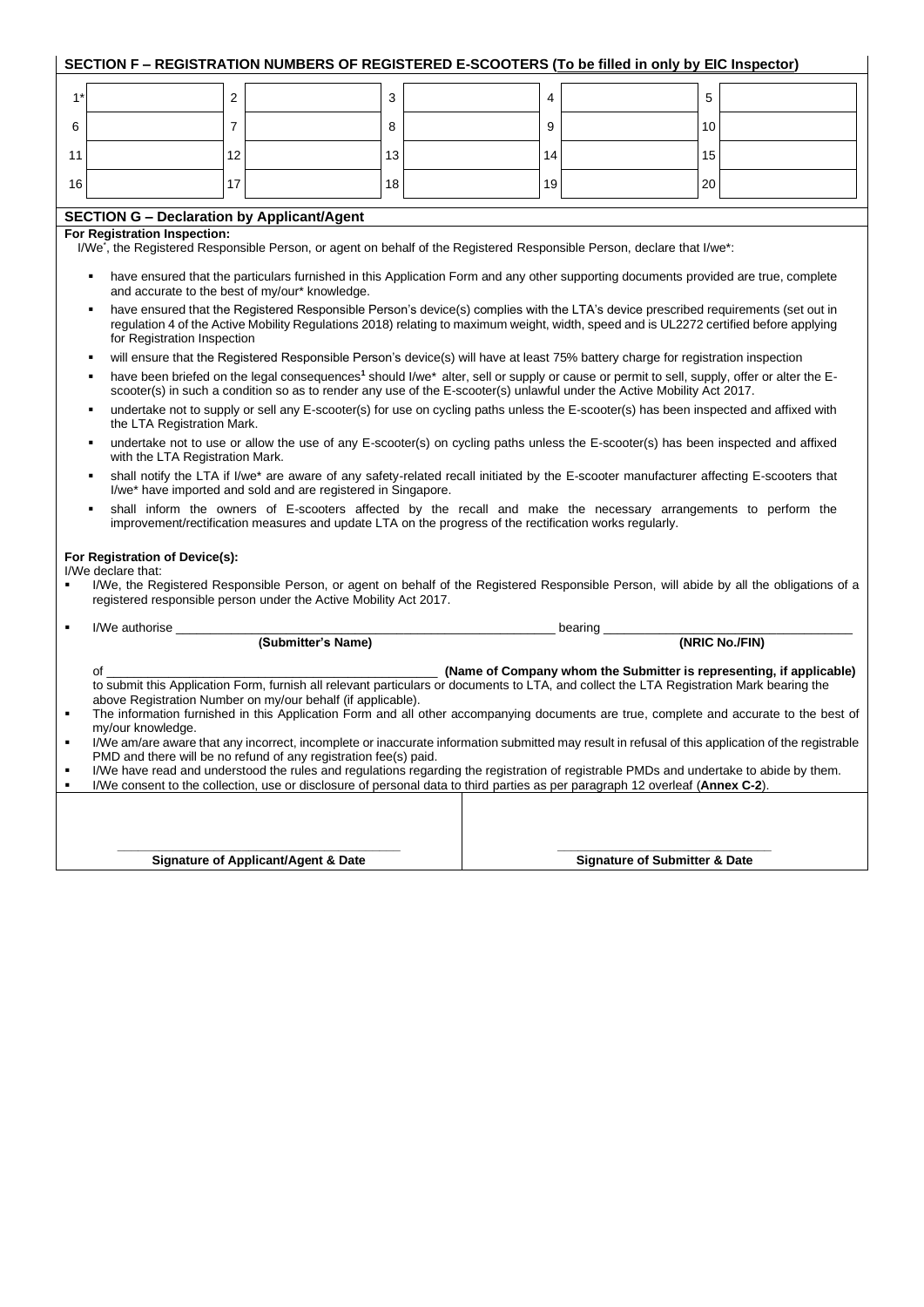## **INSTRUCTIONS & NOTES**

- 1. Please fill in the required information in Sections A and B.
- 2. Please provide the supporting information in Section C, and original copies of the following documents, as applicable:

| S/N | <b>Entity</b>                                                                                                                                            | <b>Original documents required</b>                                                                                                                                                                                                                                                                                                                                             |
|-----|----------------------------------------------------------------------------------------------------------------------------------------------------------|--------------------------------------------------------------------------------------------------------------------------------------------------------------------------------------------------------------------------------------------------------------------------------------------------------------------------------------------------------------------------------|
| a.  | Individual                                                                                                                                               | NRIC (for Singaporeans/Singapore Permanent Residents (PR)) or<br>□<br>Employment/Immigration Pass Card bearing FIN issued by Ministry of<br>Manpower/ Immigration & Checkpoints Authority (MOM/ICA) (for<br>Foreigners)                                                                                                                                                        |
| b.  | Company / business /<br>limited liability<br>partnership / limited<br>partnership                                                                        | ACRA printout issued within the last 14 days<br>□<br>NRIC (for Singaporean/Singapore PR) or Employment/Immigration Pass<br>□<br>Card bearing FIN issued by MOM/ICA (for Foreigner) of agent (Manager<br>or above)<br>Authorisation letter<br>п                                                                                                                                 |
| c.  | Club / association /<br>organisation                                                                                                                     | Profile/certificate printout from the Registry of Societies or other certificate<br>□<br>issued by the relevant regulating authority<br>Original letter of authorisation issued by the club / association /<br>□<br>organisation<br>NRIC (for Singaporeans/Singapore PRs) or Employment/Immigration<br>П<br>Pass Card bearing FIN issued by MOM/ICA (for Foreigners) of agent. |
| d.  | Ministry / Statutory<br><b>Board</b>                                                                                                                     | Original letter of authorisation issued by the Ministry / Statutory Board and<br>п<br>signed by a deputy director or above<br>NRIC (for Singaporean/Singapore PR) or Employment/Immigration Pass<br>□<br>Card bearing FIN issued by MOM/ICA (for Foreigner) of agent.                                                                                                          |
| е.  | Submitter is a person<br>appointed by the Applicant to<br>submit this application form<br>and collect the Registration<br>Mark on the Applicant's behalf | <b>NRIC</b><br>Submitter's<br>Singaporean/Singapore<br>PR)<br>(for<br>□<br>or<br>Employment/Immigration Pass Card bearing FIN issued by MOM/ICA (for<br>Foreigner).<br>An authorisation letter from the Applicant/Agent.<br>$\Box$                                                                                                                                             |

- 3. Under the Consumer Protection (Safety Requirements) Registration Scheme, power adaptors for E-scooters must be registered with Enterprise Singapore and bear the "SAFETY Mark" before they can be sold in Singapore. The SAFETY Mark helps consumers identify Controlled Goods that are designed and produced to specified safety requirements. For more information, please visit Enterprise Singapore's website a[t https://www.enterprisesg.gov.sg/](https://www.enterprisesg.gov.sg/)
- 4. Please check that your device model is LTA-approved before scheduling an appointment with the E-scooter Inspection Centre (EICs). Retailers who intend to send e-scooter model(s) that are not in the LTA approved list are required to have the e-scooters model(s) first approved by LTA. This includes any additional variation to the device model that was previously approved (for e.g. change in max. speed, battery capacity and others that will affect the UL2272 certification). Once the e-scooter model is approved, the retailer may proceed to schedule an inspection with one of the EICs. Only devices that have passed the inspection will be registered.
- 5. To check if your UL2272 certified device model is in the LTA approved list, please visit: go.gov.sg/amrulesforretailers
- 6. Please check that you have the following for your application:
	- Applicant's original NRIC / FIN
	- Accounting and Corporate Regulatory Authority (ACRA) business profile printout valid within 14 days from date of issue (if relevant)
	- Certificate of Conformity for power adaptor and Letter of acknowledgement from Enterprise Singapore
- 7. Every new E-scooter must be produced for inspection and registration at EICs before they can be used on cycling paths.
- 8. For the list of EICs, please visit go.gov.sg/amrulesforretailers.
- 9. LTA or its authorised Inspectors may request for any other relevant documents to support the application and registration inspection process. They may also request to retain the E-scooters for further assessment.
- 10. The EICs will charge application fees for the registration inspection of the E-scooter(s). Please contact the respective EICs for their rates.
- 11. The processing time for each registration inspection may on average take up to 1 2 weeks.
- 12. Consent to the Collection, Use or Disclosure of Personal Data

LTA may share personally identifiable data that you have provided in this application with other Government agencies, so as to serve you in a most efficient and effective way. LTA will not share your personally identifiable data with other entities, except where such entities have been authorised to carry out specific Government services